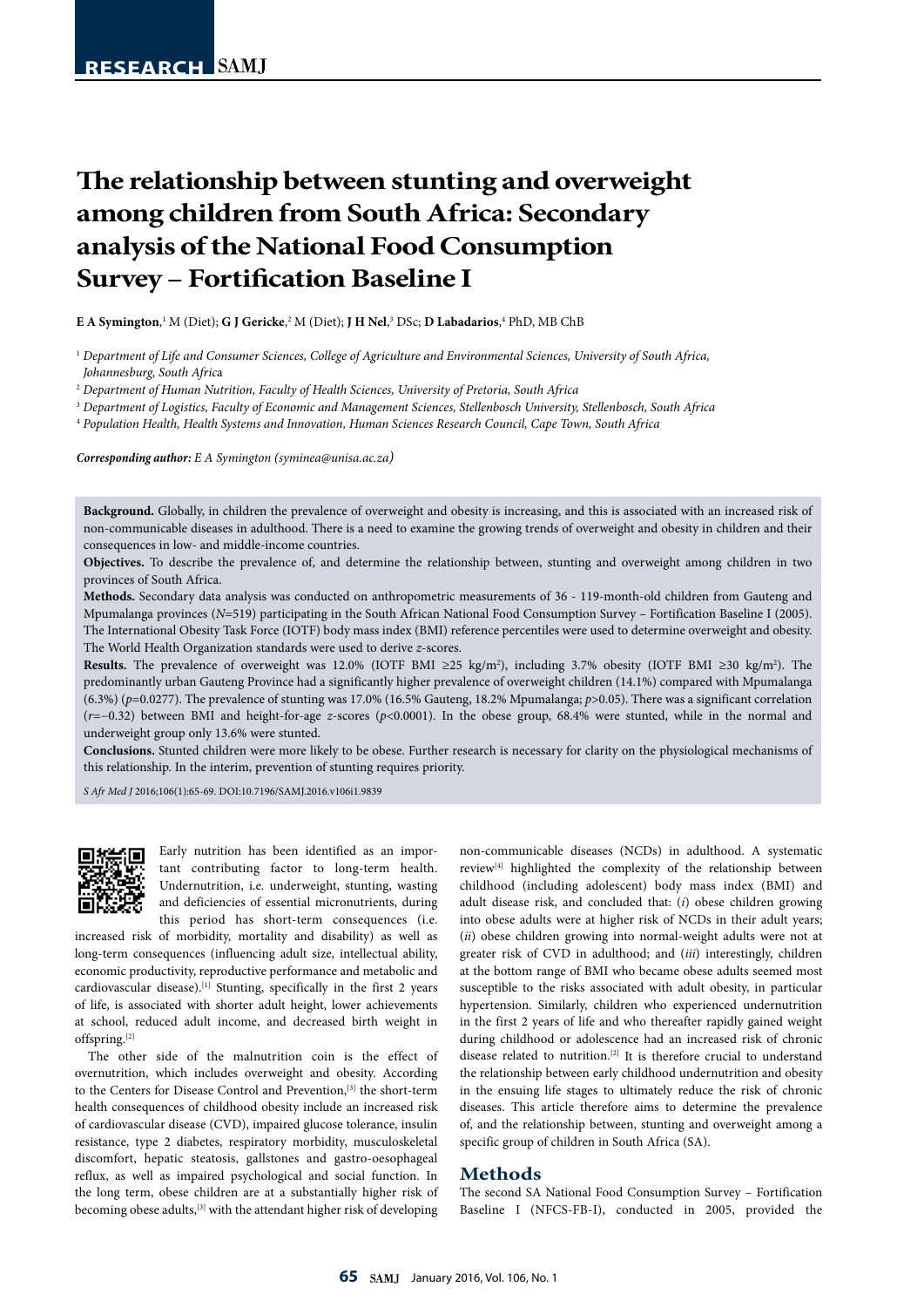opportunity for secondary data analysis. This analysis included data of two neighbouring provinces that are geographically the smallest provinces in the country. Ethics approval (Ref No. 2003/107/N) from Stellenbosch University was obtained, and each participant's next of kin was informed of the purpose of the study to obtain informed consent.

### **Study design and subject selection**

This cross-sectional national survey was descriptive in the quantitative research paradigm. The data used for this secondary analysis were extracted from the original data set (non-weighted) of the NFCS-FB-I for Gauteng and Mpumalanga provinces. It should be borne in mind that the two provinces included are neither 100% urban nor 100% rural, as in any natural setting. The number of rural enumerator areas (EAs) was much lower (*n*=12) than the number of urban EAs (*n*=52), and therefore rural/urban conclusions cannot be drawn. The details of the sampling strategy can be found elsewhere.<sup>[5]</sup> The inclusion criteria used in this secondary analysis were as follows: all children aged 3 - 9 years (36 - 119.9 months of age) from Gauteng and Mpumalanga provinces; children from households with at least one woman of reproductive age (16 - 35 years); and complete data on gender, date of birth, and weight and height measurements of the child. This total extracted sample consisted of 64 EAs (*n*=41 urban formal,  $n=11$  urban informal,  $n=8$  tribal,  $n=4$  rural formal).<sup>[5]</sup> The total number of children with informed consent and included in this secondary analysis was 561.

#### **Data collection**

Validated questionnaires for the collection of sociodemographic data were administered by trained fieldworkers. The sociodemographic factors investigated for this secondary analysis were for descriptive purposes.

Each child was anthropometrically assessed (weight and height) by a trained fieldworker using standardised and internationally described procedures. Each fieldworker was equipped with a portable electronic scale and a standard weight for calibration purposes (Precision Health Scale, model UC-321, A&D Company, Japan; maximum capacity 150 kg) as well as a stadiometer for carrying out the measurements. Each child was weighed (preferably with an empty bladder) with minimum clothing. The average of two readings was used. The standing height of the children was taken using a stadiometer (without shoes). Two readings were taken and the measurement was repeated if the readings varied by  $>0.5$  cm.<sup>[5]</sup>

#### **Data analysis**

We derived BMI (weight divided by height squared), and *z*-scores for BMI-for-age (BAZ), weight-for-age (WAZ) and height-for-age (HAZ)

by using the World Health Organization (WHO) AnthroPlus software for the applicable ages (Department of Nutrition, WHO, Geneva). For each child, a *z*-score (i.e. the number of standard deviations (SD) from the reference population median) was calculated for BAZ, WAZ and HAZ. If the WAZ was < $-6$  SD or >+5 SD, the HAZ < $-6$ SD or >+6 SD, or the BAZ < $-5$  SD or >+5 SD, the record was first verified for accuracy of data entry. Where an error had occurred on data entry, this was corrected; where no error could be detected, the indicator with such an extreme *z*-score was set to missing and therefore excluded from the analysis (according to WHO standards). The number of records with such extreme *z*-scores was 42, of which 19 were for HAZ, 10 for BAZ, 2 for WAZ and 11 for both HAZ and WAZ, leaving 519 subjects' data for analysis.

The International Obesity Task Force (IOTF) recommended age- and sex-specific cut-offs for BMI to determine overweight and obesity in children aged 2 - 18 years were used, which were based on adult BMI cut-offs at 25  $\text{kg/m}^2$  and 30  $\text{kg/m}^2$  for overweight and obesity, respectively*.* [6] In explanation of the data analysis, Table 1 indicates the anthropometric operational definitions for this secondary analysis.

The statistical analyses were done using SAS 9.1.3 (SAS Institute, USA). The PROC Survey Means, which is part of the SAS program, was used to calculate confidence intervals (CIs). Descriptive statistics and frequency distributions were calculated as appropriate for recorded sociodemographic data. The secondary analyses included the  $\chi^2$  test, which is a test of independence and assesses whether two variables are independent of each other. It also included the Pearson's correlation coefficient, used to establish the strength of linear relationships between variables. Statistical significance was set at a *p*-value of <0.05.

# **Results**

# **Sociodemographic profile of the children**

More than two-thirds of the 519 children were from Gauteng (72.5%). The study subjects lived mainly in urban settings (81.5% v. 18.5% rural), and Gauteng represented mainly urban respondents (96.0%). Mpumalanga, on the other hand, had a closer to equal representation of urban- and rural-dwelling subjects (43.4% urban v. 56.6% rural). Of the 519 children, 46.4% were male.

The total household income per month indicated that these children were mainly (75.1%) from poor families (household income ≤ZAR1 000 per month; ~USD157.50 per month in 2005). In the majority of cases (60.0%) the father or mother was the head of the household, and in 16.9% of cases the husband of the responding woman was the head of the household. The mother (42.9%) and other female adults (26.7%) were mainly responsible for deciding what types of food to buy for the household, while in 14.7% of cases

| Table 1. Operational definitions for anthropometric classifications                                                                                                                             |                       |                                |                                 |                       |  |  |
|-------------------------------------------------------------------------------------------------------------------------------------------------------------------------------------------------|-----------------------|--------------------------------|---------------------------------|-----------------------|--|--|
| Anthropometric classification                                                                                                                                                                   | <b>WHO 2005/7 WAZ</b> | <b>WHO 2005/7 BAZ</b>          | IOTF cut-off points $[6]$       | <b>WHO 2005/7 HAZ</b> |  |  |
| Underweight                                                                                                                                                                                     | $<-2$ SD              | $N/A^*$                        | N/A                             | N/A                   |  |  |
| Normal weight                                                                                                                                                                                   | $-2 - 1$ SD           | N/A                            | N/A                             | N/A                   |  |  |
| Overweight                                                                                                                                                                                      | $1 - 2SD$             | $2 - 3 SD (< 5 \text{ years})$ | BMI 25 - 29.9 kg/m <sup>2</sup> | N/A                   |  |  |
|                                                                                                                                                                                                 |                       | $1 - 2$ SD (5 - 19 years)      |                                 |                       |  |  |
| Obese                                                                                                                                                                                           | $\geq$ 2 SD           | $\geq$ 3 SD (<5 years)         | BMI $\geq$ 30 kg/m <sup>2</sup> | N/A                   |  |  |
|                                                                                                                                                                                                 |                       | $\geq$ 2 SD (5 - 19 years)     |                                 |                       |  |  |
| Stunting                                                                                                                                                                                        | N/A                   | N/A                            | N/A                             | $<-2$ SD              |  |  |
| For the purpose of this study, BAZ <-2 SD were not reported since such values reflect wasting and not underweight per se. Underweight children were therefore defined as those with WAZ <-2 SD. |                       |                                |                                 |                       |  |  |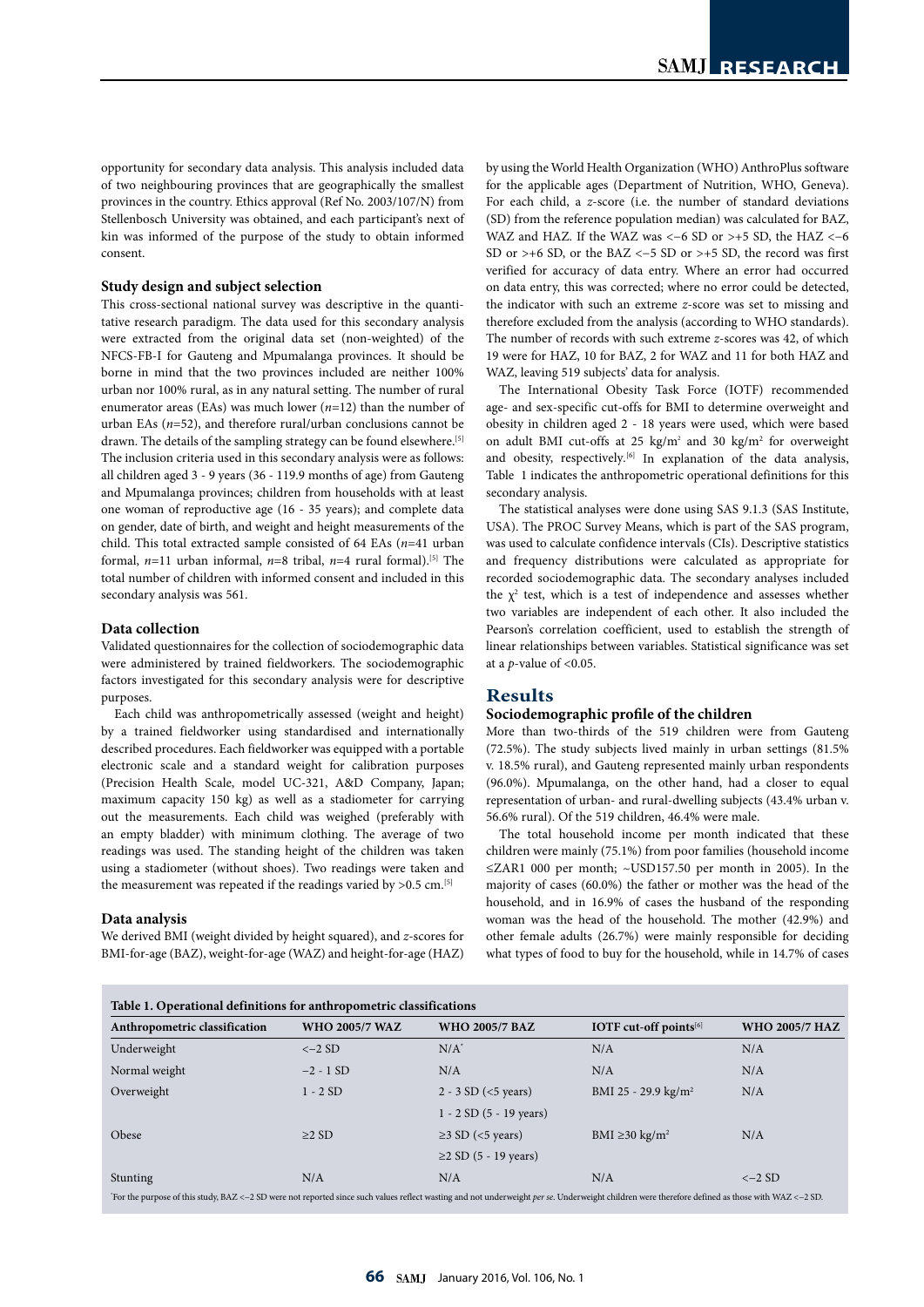the father had this responsibility. A similar pattern was seen regarding the household member deciding how much money was spent on food procurement (42.9%, 21.8% and 16.3%, respectively). In 77.4% of cases, the mother was responsible for feeding or serving the food to the child. The majority of mothers had education up to grade 11 or 12 (48.8%) while 18.4% of mothers had primary or no education, and only 4.3% had tertiary education.

# **Prevalence of overweight, obesity and stunting**

Of the total group of children (*N*=519), 8.3% were overweight and 3.7% obese (IOTF cutoffs). For these two provinces, at least 1 in every 10 children (12.0%; 95% CI 8.9 - 15.0) was therefore overweight/obese (IOTF BMI ≥25 kg/m2 ) (Table 2). Gauteng had a significantly higher prevalence of overweight and obese children (14.1%) compared with Mpumalanga (6.3%) (*p*=0.0277) (*p*-values indicated in Table 3). Furthermore, Gauteng also had a significantly higher prevalence (4.8%) of obese children compared with Mpumalanga (0.7%).

Girls had a significantly higher prevalence of overweight and obesity (15.8%) compared with boys (7.4%) (*p*=0.0034). Stunting was prevalent in 17.0% (95% CI 13.8 - 20.1) of the total group (Gauteng 16.5%, Mpumalanga 18.2%; *p*>0.05) (Table 2).



*Fig 1. Relationship between stature and body weight in 3- to 9-year-old children from Gauteng and Mpumalanga (*N*=519) (*p*<0.0001).*

#### **Table 2. Weight and height status of the children by province and gender (***N=***519\* )**

|                                                                   | Province and gender  |                     |                     |                     |                     |
|-------------------------------------------------------------------|----------------------|---------------------|---------------------|---------------------|---------------------|
|                                                                   | GP                   | MP                  | Male                | Female              | All                 |
| Weight indicators                                                 |                      |                     |                     |                     |                     |
| Children, $n$                                                     | 376                  | 143                 | 241                 | 278                 | 519                 |
| Underweight (WAZ < $-2$ SD), % (95% CI)                           | $6.1(3.7 - 8.6)$     | $10.5(3.9 - 17.1)$  | $8.3(5.1 - 11.5)$   | $6.5(3.3 - 9.7)$    | $7.3(4.8-9.9)$      |
| Normal weight, % (95% CI)                                         |                      |                     |                     |                     |                     |
| $WAZ - 2 - 1 SD$                                                  | $87.2 (83.5 - 91.0)$ | $84.6(79.0 - 90.2)$ | $86.3(81.7-90.9)$   | $86.7(82.6 - 90.8)$ | $86.5(83.4 - 89.6)$ |
| $BAZ^{\dagger}$                                                   | $75.8(71.2 - 80.4)$  | $77.6(70.5 - 84.8)$ | $77.2(72.6 - 81.7)$ | $75.5(69.9 - 81.2)$ | $76.3(72.4 - 80.2)$ |
| Overweight, % (95% CI)                                            |                      |                     |                     |                     |                     |
| <b>WAZ 1 - 2 SD</b>                                               | $4.8(2.5 - 7.1)$     | $4.9(2.0 - 7.8)$    | $4.6(1.8 - 7.4)$    | $5.0$ $(2.5 - 7.6)$ | $4.8(3.0 - 6.6)$    |
| $BAZ^{\dagger}$                                                   | $13.0(9.6 - 16.4)$   | $9.8(4.1 - 15.5)$   | $11.6(7.5 - 15.7)$  | $12.6(8.3 - 16.9)$  | $12.1 (9.2 - 15.1)$ |
| IOTF BMI 25 - 29.99 kg/m <sup>2</sup>                             | $9.3(7.0 - 11.6)$    | $5.6(1.0 - 10.2)$   | $6.6(3.8 - 9.5)$    | $9.7(6.9 - 12.5)$   | $8.3(6.2 - 10.4)$   |
| Obese, % (95% CI)                                                 |                      |                     |                     |                     |                     |
| WAZ $\geq$ 2 SD                                                   | $1.9(0.2 - 3.5)$     | 0.0                 | $0.8(0.0 - 2.0)$    | $1.8(0.2 - 3.4)$    | $1.4(0.1 - 2.6)$    |
| $BAZ^{\dagger}$                                                   | $6.9(4.2 - 9.6)$     | $2.1(0.0 - 4.5)$    | $3.7(1.2 - 6.3)$    | $7.2(4.2 - 10.2)$   | $5.6(3.5 - 7.7)$    |
| IOTF BMI $\geq$ 30 kg/m <sup>2</sup>                              | $4.8(2.4 - 7.2)$     | $0.7(0.0 - 2.1)$    | $0.8(0.0 - 2.0)$    | $6.1(3.3 - 9.0)$    | $3.7(1.9 - 5.5)$    |
| Overweight and obese, % (95% CI)                                  |                      |                     |                     |                     |                     |
| $WAZ \geq 1 SD$                                                   | $6.7(3.6 - 9.7)$     | $4.9(2.0 - 7.8)$    | $5.4(2.5 - 8.3)$    | $6.8(3.7 - 10.0)$   | $6.2$ (3.8 - 8.5)   |
| $BAZ \geq 1 SD$                                                   | $20.0(15.4 - 24.5)$  | $11.1(6.2 - 17.6)$  | $15.4(10.8 - 19.9)$ | $19.8(14.5 - 25.0)$ | $17.7(14.0 - 21.4)$ |
| IOTF BMI $\geq$ 25 kg/m <sup>2</sup>                              | $14.1(10.3 - 17.8)$  | $6.3(1.8-10.8)$     | $7.4(4.3-10.6)$     | $15.8(11.4 - 20.2)$ | $12.0(8.9 - 15.0)$  |
| Height indicators                                                 |                      |                     |                     |                     |                     |
| Stunted (HAZ <-2 SD), % (95% CI)                                  | $16.5(13.0 - 20.0)$  | $18.2(11.6 - 24.7)$ | $15.4(11.0 - 19.7)$ | $18.3(13.6-23.1)$   | $17.0(13.8 - 20.1)$ |
| BMI <25 kg/m <sup>2</sup>                                         | $10.9(7.9 - 14.0)$   | $14.7(9.8 - 19.6)$  | $12.0(8.2 - 15.8)$  | $11.9(8.1 - 15.6)$  | $11.9(9.3 - 14.6)$  |
| BMI $\geq$ 25 kg/m <sup>2</sup>                                   | $5.6(3.1 - 8.1)$     | $3.5(0.2 - 6.8)$    | $3.3(1.1 - 5.6)$    | $6.5(3.4-9.6)$      | $5.0(3.0 - 7.0)$    |
| $GP =$ Gauteng Province; $MP = Mpumalanga$ Province.<br>$1.1 - 1$ |                      |                     |                     |                     |                     |

\*With quality assurance measures, 42 entries were excluded. † Refer to Table 1 for BAZ cut-off values per age group.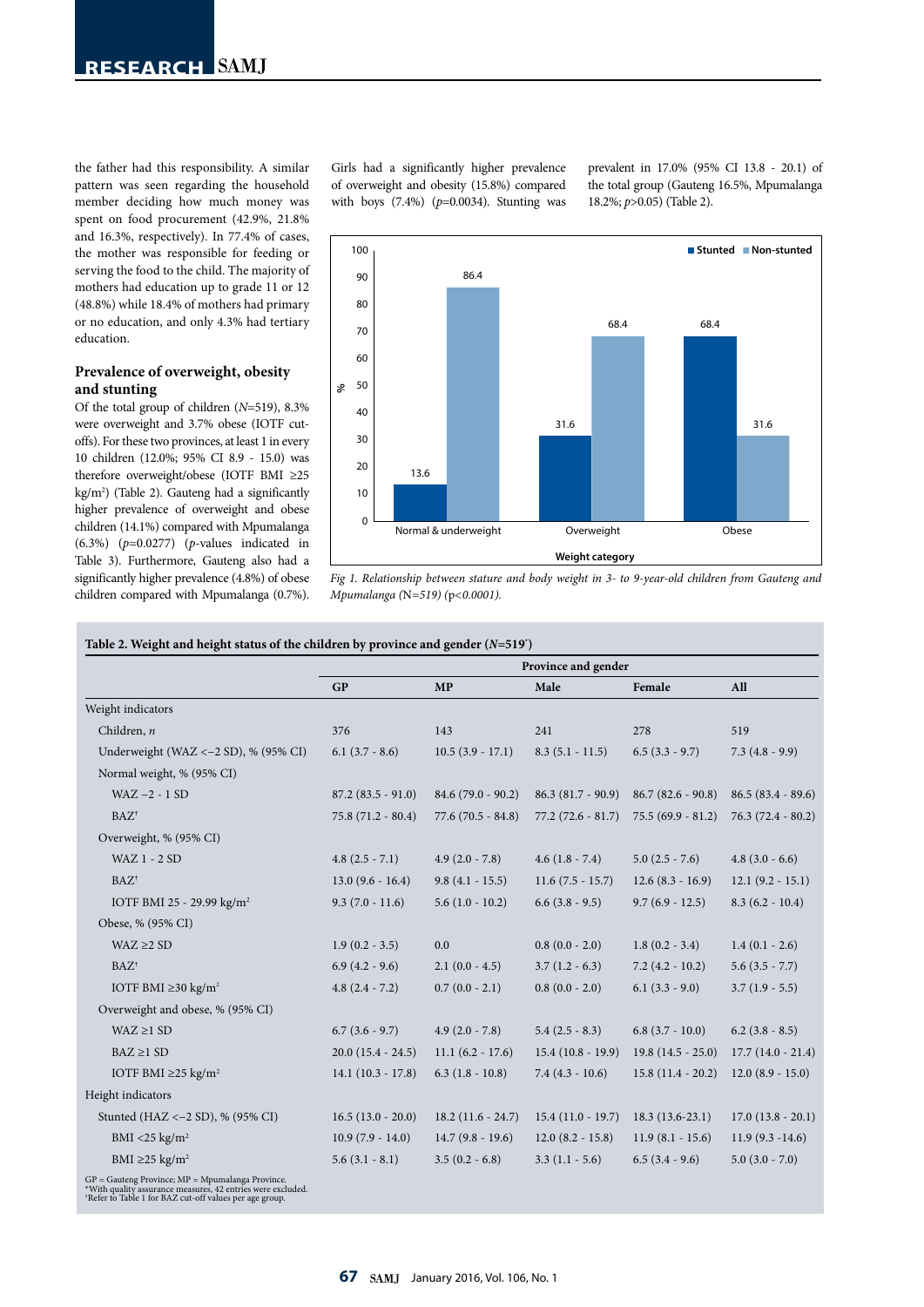With regard to body weight *per se* (WAZ criteria), there was an almost equal prevalence of the two extremes of weight status, namely 7.3% of children being underweight and 6.2% being overweight. However, when considering the children's BMI, which includes height (BAZ criteria), more children were classified as being overweight and obese (17.7%) than when considering weight only (WAZ) criteria (6.2%). The disparity in the findings between the weight (WAZ) and BMI (BAZ) criteria was supported by the high prevalence of stunting (HAZ of <−2 SD 17.0%) among the total group of children. A statistically significant negative correlation (*p*<0.0001; Pearson correlation coefficient *r* −0.32) was found between IOTF BMI and HAZ. Of the obese children, 68.4% were stunted, while 31.6% of overweight children and only 13.6% of the normal and underweight children were stunted (Fig. 1). Almost a third of the stunted group of children were overweight/obese (BMI ≥25 kg/m<sup>2</sup>) (Table 2).

# **Discussion**

There is a need to address the growing trend of overweight and obesity in children and its consequences by means of appropriate interventions, especially in low- and middle-income countries.[7] This study documented that in Gauteng and Mpumalanga provinces, SA, 12% of children were overweight/obese (IOTF BMI ≥25 kg/m<sup>2</sup>), which is somewhat lower than that reported at the national level for the entire 2005 survey  $(14\%)$ ,<sup>[8]</sup> as well as for the1999 NFCS, in which 17.1% of children aged  $1 - 9$  years carried excessive weight.<sup>[7]</sup> No comparison could be made with the more recent South African National Health and Nutrition Examination Survey (SANHANES) conducted in 2012, which reported on an older group of children (aged 2 - 14 years).[9] The significance of these findings should be seen against the background that, in the settings of the present study, dietary patterns are lacking in variety and the foods most consumed were reported to be maize, sugar, tea, whole milk and brown bread.<sup>[10]</sup> Only one child from a household with at least one woman of reproductive age was the inclusion criterion for the national survey. It may be expected that children living in child- or elderly-headed households could have had worse nutritional status.

The global prevalence of overweight in developing countries was reported to be 6.1% for children  $0$  - 5 years of age.<sup>[11]</sup> Developing countries have shown a higher increase in prevalence relative to developed countries,<sup>[11]</sup> hence the concern regarding the results of overweight and obesity in the present analysis. In this study, urbanisation may be a major factor contributing to the overweight and obesity status, since children from Gauteng were more likely to be overweight than those from Mpumalanga. Generally in SA, urban children are more likely to be overweight.<sup>[9,12]</sup> SA has been shown to have an increasing urban population in which traditional diets are steadily being replaced by Western diets, characterised by decreases in fibre and increases in fat and added sugars. Recent work has confirmed dramatic increases in added sugars and sucrose-sweetened beverage consumption in both urban and rural areas of North West Province in SA.<sup>[13]</sup>

However, in the midst of the overnutrition phenomenon, 17.0% of children in this secondary analysis were classified as stunted. Although this is somewhat lower than the national data (21.5% in 1999 and 20.0% in 2005), $[10,14]$  the figures are of concern. Chronic malnutrition and stunting, during early childhood<sup>[2]</sup> typically occur among children living in resource-limited settings (typically prior to urbanisation).[15]

The current analysis indicated a significant association between BMI and HAZ (p<0.0001), which supports the literature from SA indicating that children who are short for their age have a

|           | Table 3. Chi-square values for the different relationships tested |
|-----------|-------------------------------------------------------------------|
| $(N=519)$ |                                                                   |

| <b>Factors tested</b>                         | Provinces, <i>p</i> -values | Gender, <i>p</i> -values |
|-----------------------------------------------|-----------------------------|--------------------------|
| $WAZ \geq 1 SD$ group                         | 0.1415                      | 0.6716                   |
| $BAZ \geq 1 SD$ group                         | $0.0074*$                   | 0.2038                   |
| IOTF BMI $\geq$ 25 kg/m <sup>2</sup><br>group | $0.0277*$                   | $0.0034*$                |
| Stunted group                                 | 0.6462                      | 0.3649                   |
| Stunted normal-weight<br>group                | 0.2354                      | 0.9546                   |
| Stunted overweight<br>group                   | 0.3298                      | 0.1003                   |
| *Significant.                                 |                             |                          |

higher risk of being overweight.<sup>[8,12]</sup> The coexistence of stunting and overweight in a group of female children has been reported within a nutrition transition context.<sup>[15]</sup> Although Jinabhai et al.<sup>[16]</sup> did not confirm this association in 8 - 11-year-old SA children in 1994, this phenomenon has been studied in countries experiencing urbanisation and the nutrition transition, including SA, over a number of years.[12,17] In 2010, the coexistence of stunting and combined overweight and obesity in the same child (<5 years) was reported to be as high as 18% in a regional study in Mpumalanga.<sup>[17]</sup> Our study reported a lower prevalence of 3.5% in Mpumalanga, which may be explained by the age difference (<5 years and 3 - 9 years in the present study). However, it is noteworthy that this analysis revealed more stunted children (68.4%) in the obese group than in the normal-weight and underweight group (13.6%) (Fig. 1). Possible mechanisms related to this predisposition are that stunted children have impaired fat oxidation and impaired regulation of energy intake.<sup>[12]</sup> This association, however, raises the interesting possibility that the clinical interpretation of BMI is different between those who are stunted and those who are of normal height. Do the overweight stunted child and the overweight normal-height child have the same health risks? Although experiencing chronic undernutrition in early childhood and exposure to energy-dense diets (possibly with urbanisation) in later years could be argued as a cause of overweight, the broader social, environmental and dietary determinants of the association need to be better understood, as do the implication(s) of these findings in defining policy and appropriate interventions.

# **Conclusion**

Of major concern in this study is the high prevalence of both overweight (12%) and stunting (17%) in the same cohort of mainly low socioeconomic groups of children. This study revealed a significant, negative association between BMI and HAZ, with more overweight children than normal-weight and underweight children being stunted. Even though the cause of overweight in these children cannot be determined by this cross-sectional set of data, the effects of an urbanised lifestyle within the nutrition transition could play a major role if children are less active and consume more convenience foods.

In the interest of public health, these results, in the context of other available data, should be considered as a high priority for the prevention of childhood obesity. Since malnutrition is preventable, policy and interventions should address inadequate early nutrition as well as high-energy, unbalanced nutrition during childhood and adolescence.